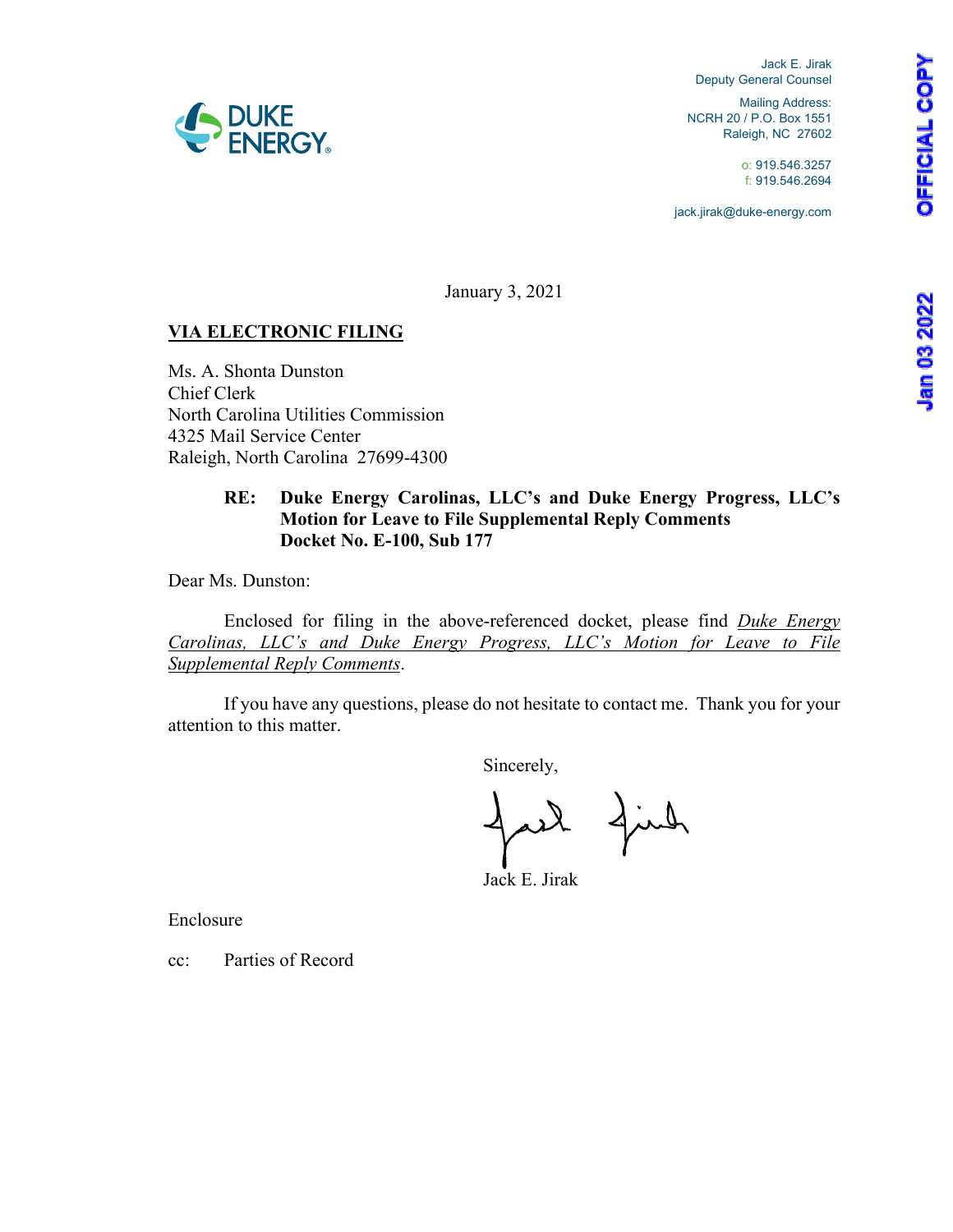**Jan 03 2022** 

## **STATE OF NORTH CAROLINA UTILITIES COMMISSION RALEIGH**

#### **DOCKET NO. E-100, SUB 177**

## BEFORE THE NORTH CAROLINA UTILITIES COMMISSION

 In the Matter of Rulemaking Proceeding to Implement Securitization of Early Retirement of Subcritical Coal-Fired Generating Facilities

 $\lambda$ ) ) ) ) DUKE ENERGY CAROLINAS, LLC'S AND DUKE ENERGY PROGRESS, LLC'S MOTION FOR LEAVE TO FILE SUPPLEMENTAL REPLY COMMENTS

NOW COME Duke Energy Carolinas, LLC ("DEC") and Duke Energy Progress, LLC ("DEP") (collectively, the "Companies"), by and through legal counsel and pursuant to Rule R1-7 of the Rules and Regulations of the North Carolina Utilities Commission (the "Commission"), to hereby request leave to file supplemental reply comments on or before January 12, 2022, to respond to proposed rules and rule provisions submitted by certain parties as specifically identified in Paragraphs 9-11 of this Motion that were newly presented in the reply comments of the identified parties but which could have been raised in initial comments. Without the relief requested herein, the parties to this docket will not have the opportunity to comment on these newly presented materials.

In support of this Motion, the Companies state as follows:

1. On October 14, 2021, the Commission issued an order initiating a rulemaking proceeding to establish rules for the securitization of costs associated with the early retirement of subcritical coal-fired generating facilities as authorized by House Bill 951 (S.L. 2021-165) ("Rulemaking Order"). DEC and DEP were specifically made parties to the docket in the Rulemaking Order.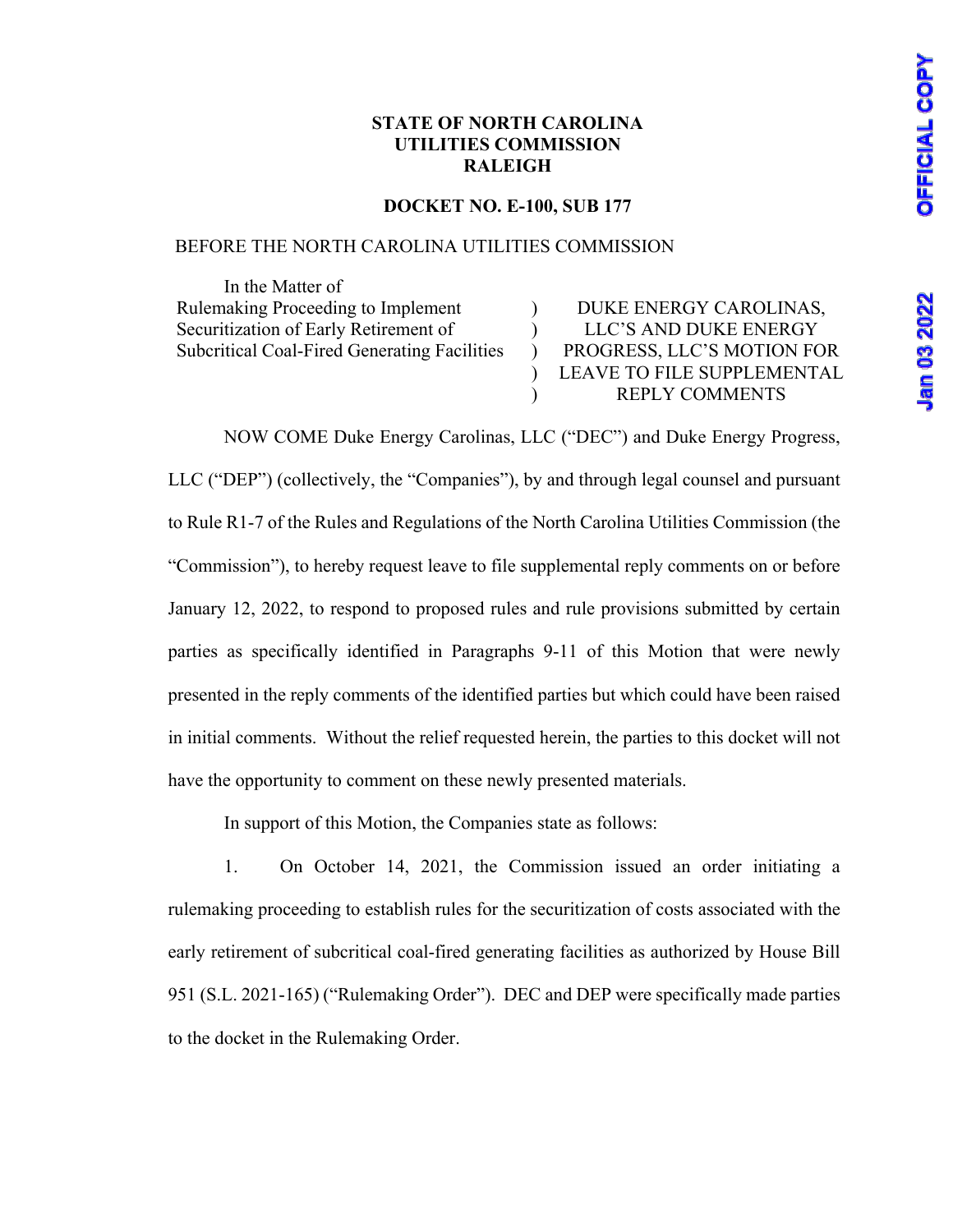2. The Rulemaking Order specified that "parties may file comments and proposed rules on or before November 22, 2021" and may "file reply comments on or before December 20, 2021."

3. On November 22, 2021, the Companies submitted a proposed coal retirement securitization rule in accordance with the Rulemaking Order. In addition, the following parties submitted initial comments and/or proposed rules: the Public Staff— North Carolina Utilities Commission ("Public Staff"), Carolina Industrial Group for Fair Utility Rates II and III ("CIGFUR"); Carolina Utility Customers Association, Inc. ("CUCA"); Sierra Club together with the National Resources Defense Council (collectively, "Sierra Club/NRDC"); and Apple Inc. together with Meta Platforms, Inc., and Google LLC (collectively, "Tech Customers"). The North Carolina Sustainable Energy Association ("NCSEA") filed a letter in lieu of initial comments. North Carolina Retail Merchants Association ("NRMC") petitioned to intervene in the docket but elected not to file initial comments and/or proposed rules by the November 22, 2021 deadline.

4. On December 20, 2021, the Companies, CIGFUR, CUCA, Sierra Club/NRDC, Tech Customers, and NCSEA filed reply comments. The Public Staff also filed reply comments and included for the first time a newly proposed coal retirement securitization rule. NRMC, although not having submitted initial comments, also filed reply comments.

5. The efficiency of the regulatory process is undermined where parties wait until reply comments to introduce new legal arguments or policy positions that could have been raised during initial comments by necessitating motions such at this. This approach further unfairly deprives the Companies (and other parties) of the opportunity to respond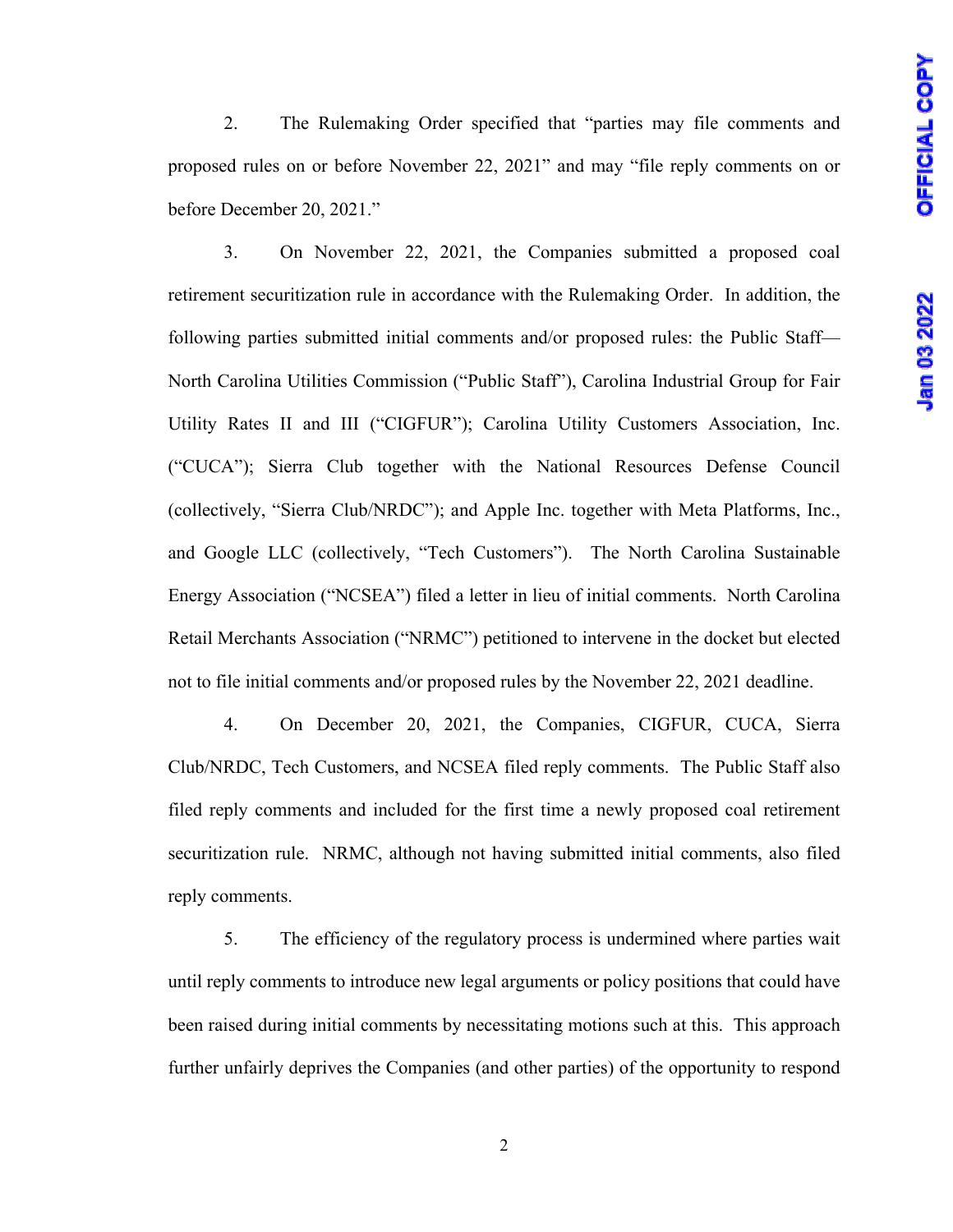to such new legal arguments and policy positions and creates an incomplete record upon which the Commission must base its decisions.

6. In those cases where parties have newly proposed rules or rule provisions in reply comments that could have been raised in initial comments, the Companies believe that it would be equitable to allow the Companies and other parties to submit supplemental reply comments.

7. The Commission's Rulemaking Order also specifically requested "comments and *proposed rules*" during the initial comment cycle and only "reply comments" during the reply comment cycle. *See* Rulemaking Order at Ordering Paragraphs 3 and 4 (emphasis added). The Rulemaking Order did not contemplate that proposed rules would be permitted to be filed during the reply comment cycle, presumably in light of the equity concerns raised herein. Such equity concerns are also rooted in common sense—to allow parties the opportunity to submit entirely new recommendations and rules during the reply comment phase creates an incentive to do just that in order to deprive other parties of the opportunity to respond.

8. Despite the Commission's specific directives in the Rulemaking Order, the Public Staff and Sierra Club<sup>1</sup> filed newly proposed rules and/or rule provisions as part of the reply comment cycle. These newly proposed rules and rule provisions could have been

<sup>1</sup> Although Sierra Club/NRDC filed a proposed coal retirement securitization rule as part of its initial comments, Sierra Club/NRDC's reply comments include an "addition" to the Companies' proposed coal retirement securitization rule that was not raised or included in Sierra Club/NRDC's initial comments and proposed rule. Specifically, Sierra Club/NRDC propose a new "post-financing order pre-bond issuance process" provision that was not included or addressed whatsoever in Sierra Club/NRDC's initial comments or proposed rule. For purposes of supplemental reply comments, the Companies request parties be allowed to specifically respond to Sierra Club/NRDC's new addition of a "post-financing order pre-issuance bond issuance process" as such addition was not included in Sierra Club/NRDC's initial comments or proposed rule. The Companies believe that the remaining revisions and/or additions advocated for by Sierra Club/NRDC in reply comments were otherwise appropriately raised in reply to the Companies' proposed coal retirement securitization rule submitted in the initial comment cycle.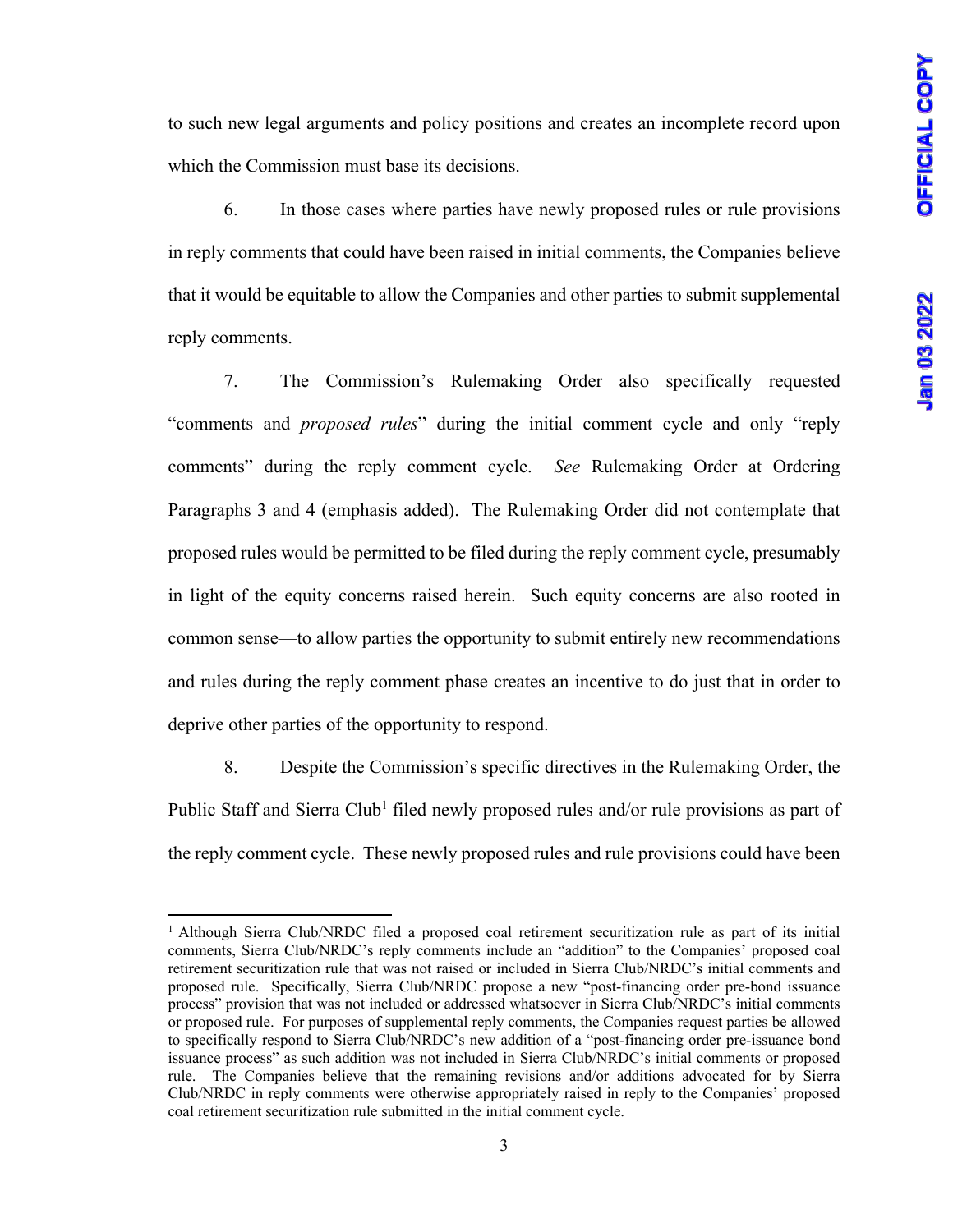raised in initial comments and cannot reasonably be characterized as responsive (*i.e.,* a *reply*) to issues and rules identified and proposed in initial comments. As a result, the Companies and other parties will effectively be foreclosed from addressing these new rules, rule provisions, and positions unless the relief requested herein is granted.

9. CUCA and CIGFUR also proposed new definitions to the term "subcritical coal-fired generating facilities," which could have similarly been raised in initial comments. Although CUCA raised the issue of defining "subcritical coal-fired generating facilities" in its initial comments, it waited until reply comments to specifically propose a definition for "subcritical coal-fired generating facilities," and attempted to require the Companies to first propose a definition prior to reply comments.<sup>2</sup> As a result, the Companies and other parties were also specifically foreclosed from commenting on proposed definitions for the term "subcritical coal-fired generating facilities".

10. Accordingly, the Companies respectfully request the opportunity to respond to the narrow set of new proposed rules and rule provisions identified in Paragraphs 8-9 of this Motion on or before January 12, 2021 through supplemental reply comments. Absent such opportunity, the Companies and other parties will be disadvantaged by being denied the opportunity to respond, parties that chose to withhold material rules and rule provisions until reply comments (contrary to the spirit and letter of the Rulemaking Order) will be

<sup>&</sup>lt;sup>2</sup> Although the Companies believe CUCA made this proposal in an attempt to preempt the necessity of supplemental reply comments, CUCA's proposal, in effect, circumvented the established procedural process prescribed in the Commission's Rulemaking Order—that is, for all parties to propose specific rules and rule provisions through initial comments in order for other parties to evaluate and comment on such rules and rule provisions in reply comments. The Companies also realize that they themselves proposed a new rule provision in reply comments, a definition for "subcritical coal-fired generating facilities," but note that this definition was created in direct response to CUCA's request contained in its initial comments. However, the Companies do not oppose also granting parties the opportunity to file supplemental reply comments on the Companies' proposed "subcritical coal-fired generating facilities" definition if the Commission deems necessary.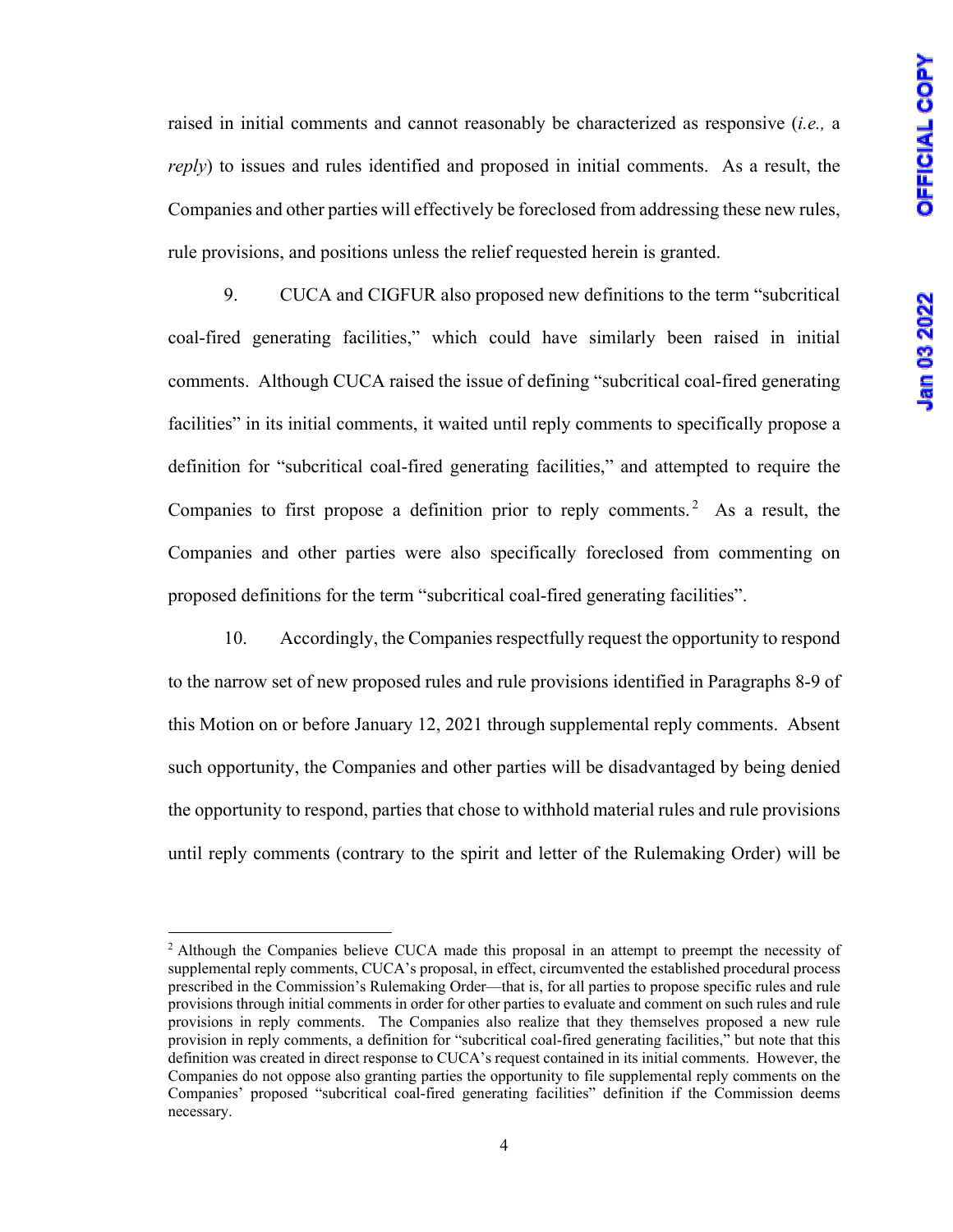advantaged, and the Commission will be deprived of a full record for the decisions it must make.

11. North Carolina precedent supports granting a party's request to file supplemental reply comments in response to new materials and purported reply comments that relied upon those new materials. *See Order Granting Motion to File Supplemental Reply Comments*, Docket No. E-100, Sub 165 (June 21, 2021); *Order Allowing Supplemental Reply Comments,* Docket Nos. E-2, Sub 1159 and E-7, Sub 1156 (July 13, 2021).

WHEREFORE, Duke Energy Carolinas, LLC and Duke Energy Progress, LLC respectfully request that the Commission grant their motion and allow parties to file supplemental reply comments on or before January 12, 2022 to respond to the new rules and rule provisions proposed in reply comments as described in Paragraphs 8—9 of this Motion, as well as grant any other relief the Commission deems reasonable and appropriate.